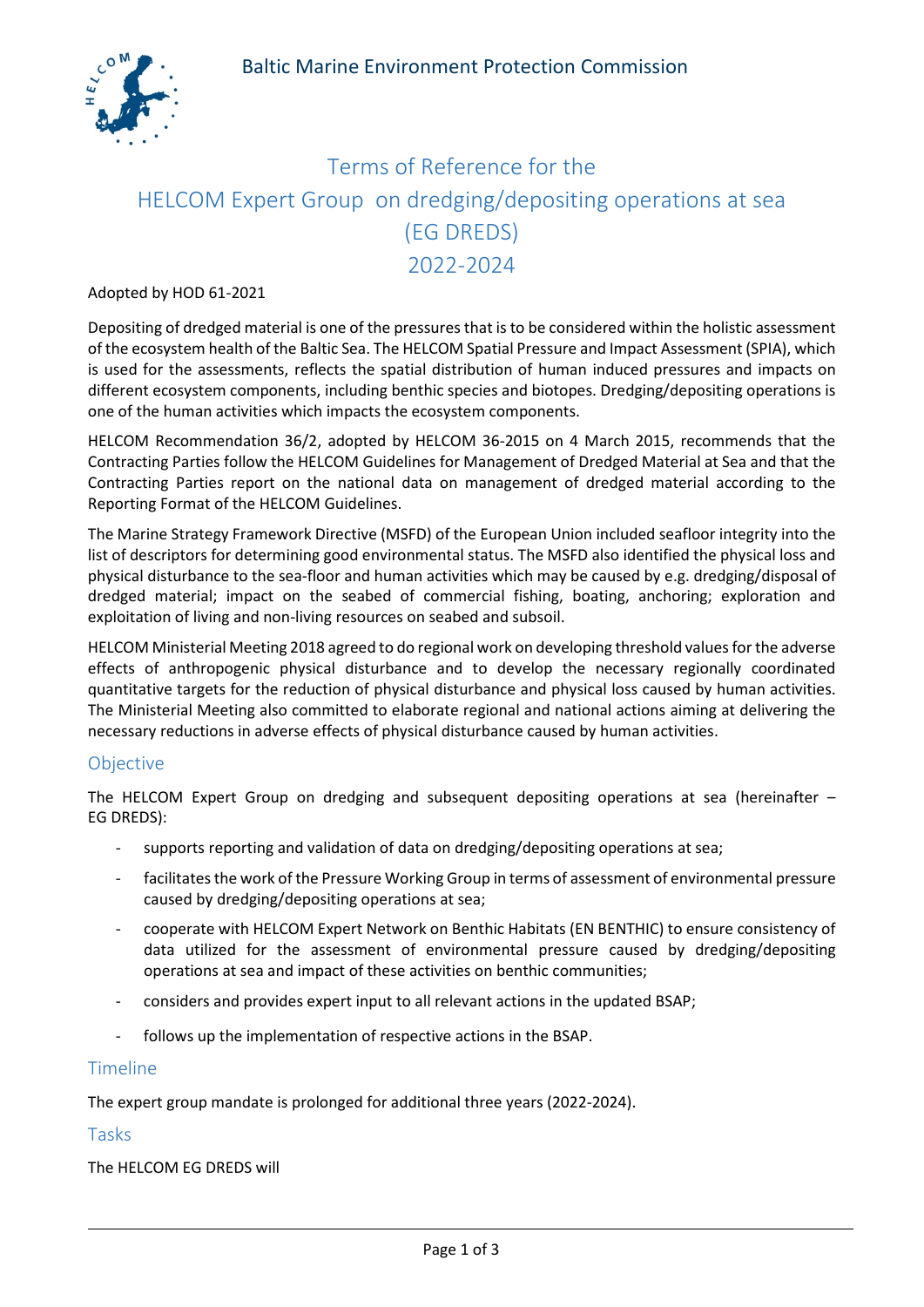- a. follow up the implementation of HELCOM Recommendation 36/2 including reporting formats and providing suggestions on updates of the documents when it is relevant;
- b. review and verify the annually reported data on dredging/depositing activities at sea according to HELCOM Recommendations 36/2 and an established verification procedure;
- c. provide support for the regional consolidated reporting on depositing of dredged material at sea to LC/LP;
- d. update and improve the HELCOM Recommendation and Guidelines for handling dredged material at sea using the best available knowledge to minimize environmental impact of these activities
- e. further develop Best Environmental Practice (BEP) and Best Available Technique (BAT) for dredging and depositing operations;
- f. support controlling the concentration of mercury in dredged material and undertake possible measures to prevent its release during dredging operations and handling of dredged material;
- g. provide methodological support for the development of the HELCOM information resources on dredging/depositing operations at sea (development pending availability of resources);
- h. guide the assessment of environmental pressures caused by dredging/depositing operations at sea with the use of the agreed methodology and based on reported data;
- i. provide expert advice regarding the assessment of environmental pressure caused by dredging/depositing operations at sea in the frame of HOLAS III;
- j. suggest further developments of the methodology to assess environmental pressure caused by dredging/depositing operations at sea with the aim to contribute to the work on developing threshold values for the adverse effects of anthropogenic physical disturbance and physical loss; <sup>[1](#page-1-0)</sup>
- k. contribute to elaboration of measures to reduce physical disturbance and loss caused by dredging/depositing operations;
- l. implement any other specific tasks related to the expertise of the group by requests of the HELCOM Pressure Working Group;
- m. coordinate their activities with corresponding reporting and assessments activities of OSPAR, with the Contracting Parties members to the two Regional Seas Conventions serving as a liaison and utilizing information exchange between the secretariats, as well as with ICES and EMODNET.

## The group will deliver (among others)

- a. The further developed methodology to assess environmental pressure caused by dredging/depositing operations at sea;
- b. Regularly updated HELCOM database on dredging/depositing operations at sea (pending availability of resources);
- c. Validated annual datasets on dredging/depositing operations at sea;
- d. Annual draft of consolidated report to LC/LP on depositing of dredged material at sea;
- e. Proposals for HELCOM measures to reduce physical disturbance and loss caused by dredging/depositing operations;
- f. Updates of the data reporting formats on dredging/ depositing operations at sea as may be needed;
- g. Regular reports to HELCOM Pressure Group;
- h. Verification procedures.

<span id="page-1-0"></span> $1$  Working on this topic should take into account the decision by the EU regarding assessment methods for the EU MSFD Descriptor 6 and the decision of the EU-MSCG (Marine Strategy Coordination Group) to task the "CIS Technical Group on Sea-Floor Integrity" to further develop assessment methods.